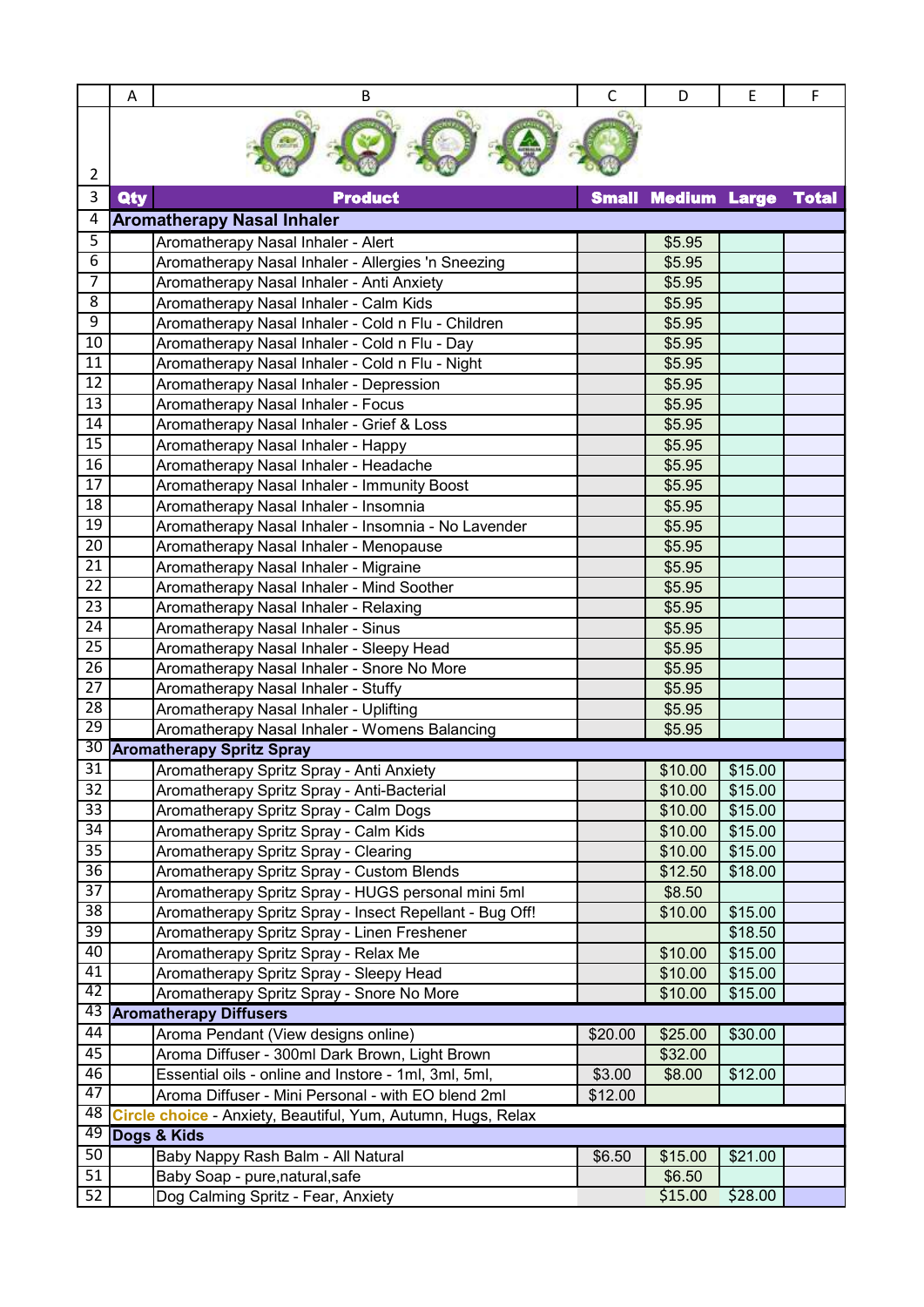|                 | A | B                                                                             | C                  | D       | E        | F |
|-----------------|---|-------------------------------------------------------------------------------|--------------------|---------|----------|---|
| 53              |   | Dog Balm - Itchy Skin, Conditioner                                            |                    | \$15.00 | \$18.50  |   |
|                 |   | 54 Bath & Body                                                                |                    |         |          |   |
| $\overline{55}$ |   | Comfrey Balm - For Sore Muscles                                               | \$6.50             | \$15.00 | \$21.00  |   |
| $\overline{56}$ |   | Body - Magnesium Chloride 50% - Spray                                         |                    |         | \$19.50  |   |
| 57              |   | Body - Magnesium Chloride + EO natural - Cream                                |                    | \$18.50 | \$21.50  |   |
| 58              |   | Body - Natural Body Butter                                                    |                    | \$12.50 | \$16.00  |   |
| 59              |   | Body - Massage Oil                                                            |                    | \$7.50  | \$15.00  |   |
| 60              |   | Skin - Eczema Cream - Nut oil free                                            |                    | \$16.50 | \$21.50  |   |
| 61              |   | Deodorant - Natural and effective - Roll on (1. Womens, 2. Sandalwood n Sage) |                    |         | \$12.50  |   |
|                 |   | 62 Face & Hair                                                                |                    |         |          |   |
| $\overline{63}$ |   | Tooth Powder - Remineralising, Detox Spearmint                                |                    | \$10.00 | \$15.00  |   |
| 64              |   | Bamboo Toothbrush with Toothpowder kit                                        |                    | \$15.00 |          |   |
| 65              |   | Face - 3 in 1 - Cleanser, Mask and Moisturiser (MTO)                          |                    | \$15.00 | \$22.00  |   |
| 66              |   | Face - Sunscreen Moisturiser - Vegan & Anti-Aging (MTO)                       |                    | \$16.50 | \$18.50  |   |
| 67              |   | Hair - Conditioner - Natural - Spray on, leave in (MTO)                       |                    | na      | \$16.50  |   |
| 68              |   | Hair - Solid Shampoo Bar                                                      |                    | na      | \$10.00  |   |
| 69              |   | Hair - Treatment Oil (MTO)                                                    |                    | \$10.00 | \$16.50  |   |
| 70              |   | Lip Balm - All Natural, Vegan Organic - Peppermint or Vanilla                 |                    | \$6.50  |          |   |
| 71              |   | Soaps - 100% Natural, Vegan, Palm-free, Cruelty-free                          |                    |         |          |   |
| 72              |   | Soap - Calendula and Chamomile Organic - Sensitive                            |                    | \$6.00  |          |   |
| 73              |   | Soap - Calendula and Shea - Organic                                           |                    | \$6.00  |          |   |
| 74              |   | Soap - Castile - Gentle for all - Unscented                                   |                    | \$6.00  |          |   |
| 75              |   | Soap - Chakra Balancing                                                       |                    | \$6.00  |          |   |
| 76              |   | Soap - Cinnamon and Patchouli                                                 |                    | \$6.00  |          |   |
| $\overline{77}$ |   | Soap - Citrus Sensation                                                       |                    | \$6.00  |          |   |
| 78              |   | Soap - Coconut Cream & Herbs "Bohemian"                                       |                    | \$6.00  |          |   |
| 79              |   | Soap - Coconut Cream & Lime                                                   |                    | \$6.00  |          |   |
| 80              |   | Soap - Coconut Cream & Tangerine                                              |                    | \$6.00  |          |   |
| 81              |   | Soap - Creamy Lavender                                                        |                    | \$6.00  |          |   |
| 82              |   | Soap - Frankincense, Sweet Orange & Ylang ylang                               |                    | \$6.00  |          |   |
| 83              |   | Soap - Green Tea and Aloe Vera                                                |                    | \$6.00  |          |   |
| 84              |   | Soap - Hemp Seed Oil                                                          |                    | \$6.00  |          |   |
| 85              |   | Soap - Kiwi Fruit exfoliator                                                  |                    | \$6.00  |          |   |
| 86              |   | Soap - Lavender & Rose Geranium                                               |                    | \$6.00  |          |   |
| 87              |   | Soap - Lemon and Poppy Seed for Gardeners                                     |                    | \$6.00  |          |   |
| 88              |   | Soap - Lemongrass & Mint                                                      |                    | \$6.00  |          |   |
| 89              |   | Soap - Mechanics Soap - Scrub bar                                             |                    | \$6.00  |          |   |
| 90              |   | Soap - Oatmeal Healing                                                        |                    | \$6.00  |          |   |
| 91              |   | Soap - Patchouli and Mint                                                     |                    | \$6.00  |          |   |
| 92              |   | Soap - Rosemary & Teatree                                                     |                    | \$6.00  |          |   |
| 93              |   | Soap - Sleepy Head Aromatherapy                                               |                    | \$6.00  |          |   |
| 94              |   | Soap - Tangerine Dream                                                        |                    | \$6.00  |          |   |
| 95              |   | Soap - The Newest Variety                                                     |                    | \$6.00  |          |   |
| 96              |   | Soap - Winter Warmer                                                          |                    | \$6.00  |          |   |
| 97              |   | Soap Packs of 4, 10, 20 - Buy in Bulk - Random                                | \$22.00            | \$55.00 | \$105.00 |   |
| 98<br>99        |   | Soap - Limited Edition Special                                                |                    | \$6.50  |          |   |
|                 |   | Soap Sampler Pack - 4 half slices                                             | \$6.00             | \$8.50  |          |   |
| 100             |   | <b>SUBTOTAL</b>                                                               |                    |         |          |   |
| 101             |   | <b>Shipping Flat Rate</b>                                                     | \$13.20            |         |          |   |
| 102             |   | <b>TOTAL</b>                                                                  |                    |         |          |   |
| 103             |   | <b>Aromatic Essentials Natural Skincare</b>                                   | lot 56 Railway St, |         |          |   |